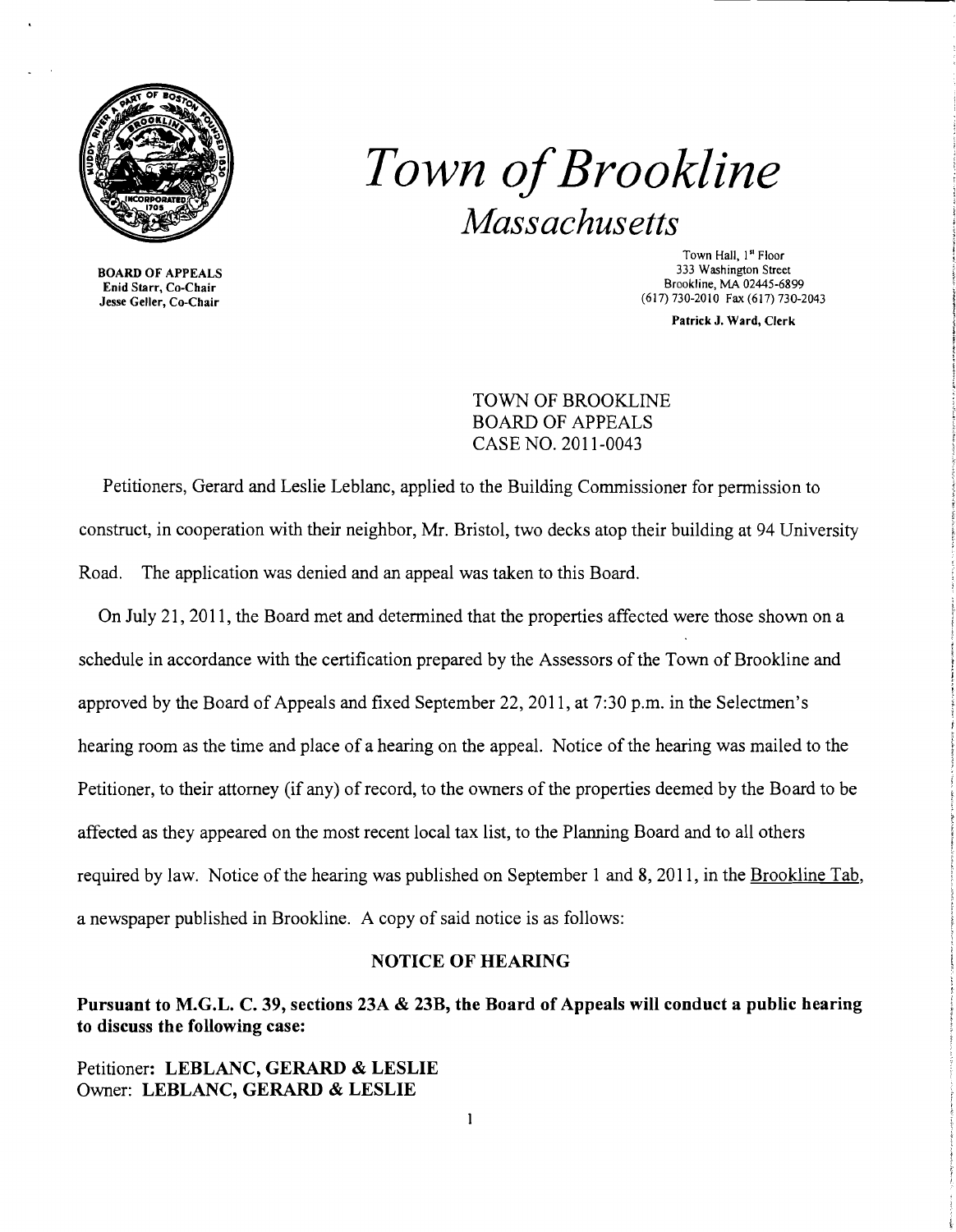Location of Premises: **94 UNIVERSITY RD 3**  Date of Hearing: **September 22, 2011**  Time of Hearing: **7:30 p.m.**  Place of Hearing: **Selectmen's Hearing Room, 6th Floor** 

A public hearing will be held for a variance and/or special permit from:

- **1. 5.43; Exceptions to Yard and Setback Regulations, special permit required.**
- **2. 5.60; Side Yard Requirements, variance required.**
- **3. 5.70; Rear Yard Requirements, variance required.**
- **4. 8.02.2; Alteration or Extension, special permit required.**

## of the Zoning By-Law to **CONSTRUCT TWO DECKS ATOP THE BUILDING AT 94 UNIVERSITY ROAD IN COOPERATION WITH YOUR NEIGHBOR at 94 UNIVERSITY ROAD 3.**

Said premise located in a **M-1.O (apartment house) residence district.** 

*Hearings, once opened, may be continued by the Chair to a date and time certain. No further notice will be mailed to abutters or advertised in the TAB. Questions regarding whether a hearing has been continued, or the date and time ofany hearing may be directed to the Zoning Administrator at 617-734 2134 or check meeting calendar at:http://calendars.town.brookline.ma.usIMasterTownCalandarl?FormID=158.* 

The Town of Brookline does not discriminate on the basis of disability in admission to, access to, or *operations ofits programs, services or activities. Individuals who need auxiliary aids for effective communication in programs and services ofthe Town ofBrookline are invited to make their needs known to the ADA Coordinator, Stephen Bressler, Town ofBrookline,* **11** *Pierce Street, Brookline,*  **M4** *02445. Telephone:* **(617)** *730-2330; TDD* **(617)** *730-2327.* 

# **Enid Starr Jesse Geller Robert De Vries**

At the time and place specified in the notice, this Board held a public hearing. Present at the

hearing was Chairman, Jesse Geller and Board Members Lisa Serafin and Mark Zuroff. The case was

presented by the consultant for the petitioner, Mr. Robert Tildsley of RWT Consulting, 114 Dwinell

Street, Boston, MA 02132.

Mr. Tildsley described the site and neighborhood of 94 University Road as being located on the north

(downhill) side of the road midway between Washington Street and Beacon Street. The property has a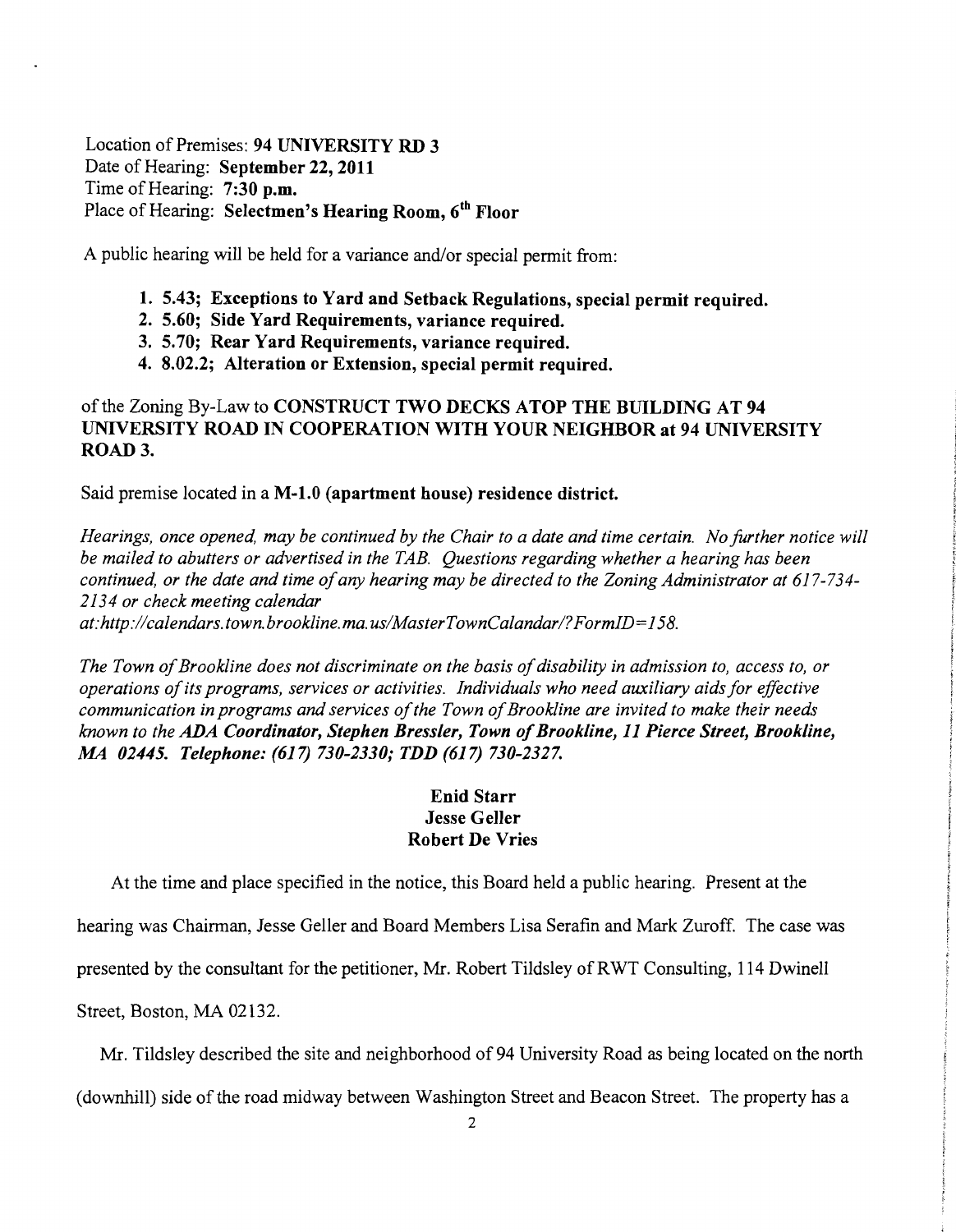brick attached four-unit dwelling with a large curved front bay and flat roof. The neighboring attached dwelling mirrors the one at #94. A concrete walk along the side of the building allows for access to the basement level unit and the rear of the property. There are wooden decks at each floor at the rear of the building. Surrounding properties largely consist of two- and three-family dwellings, although a large multi-family condominium building exists to the rear.

Mr. Tildsley said that his client wishes to construct two decks on the dwelling's flat roof. The decks would be for the upper two units of the building. He said that they have revised the plans to reduce the overall size of the decks and pull them in further from the building's edge. The front deck would now be approximately 18 feet deep by 12.5 feet wide (a reduction from 19'4" deep by 18'3" wide), and the rear deck would be 12 feet deep by 13 feet wide (a reduction from 15'5" wide by 15' deep). A three foot wide walkway would still connect the two decks. A new exterior stair at the rear of the building would provide access. Although still considering railing options, Mr. Tildsley said that they had submitted examples to the Planning Staff and the type of lighting that will be used on the deck and stairs. Mr. Tildsley noted that the only violation of the Zoning By-Law for which relief is required is due to a one (1) foot violation of the rear yard set back requirement and which may be permitted by grant of a special pennit.

Board Member Zuroff asked why the owners desired to construct the decks on top of their building. Mr. Tildsley replied that the existing decks on the rear of the building are small and dark. He said the rooftop decks would provide better light and air as well as a better view. In response to another question from Mr. Zuroff, Mr. Tildsley reported that none of the neighboring properties' privacy would be compromised with the construction of the decks. In response to a question about safety, Mr. Tildsley reported that they were installing a pull station and hom on the deck to be interconnected with the building alarm system.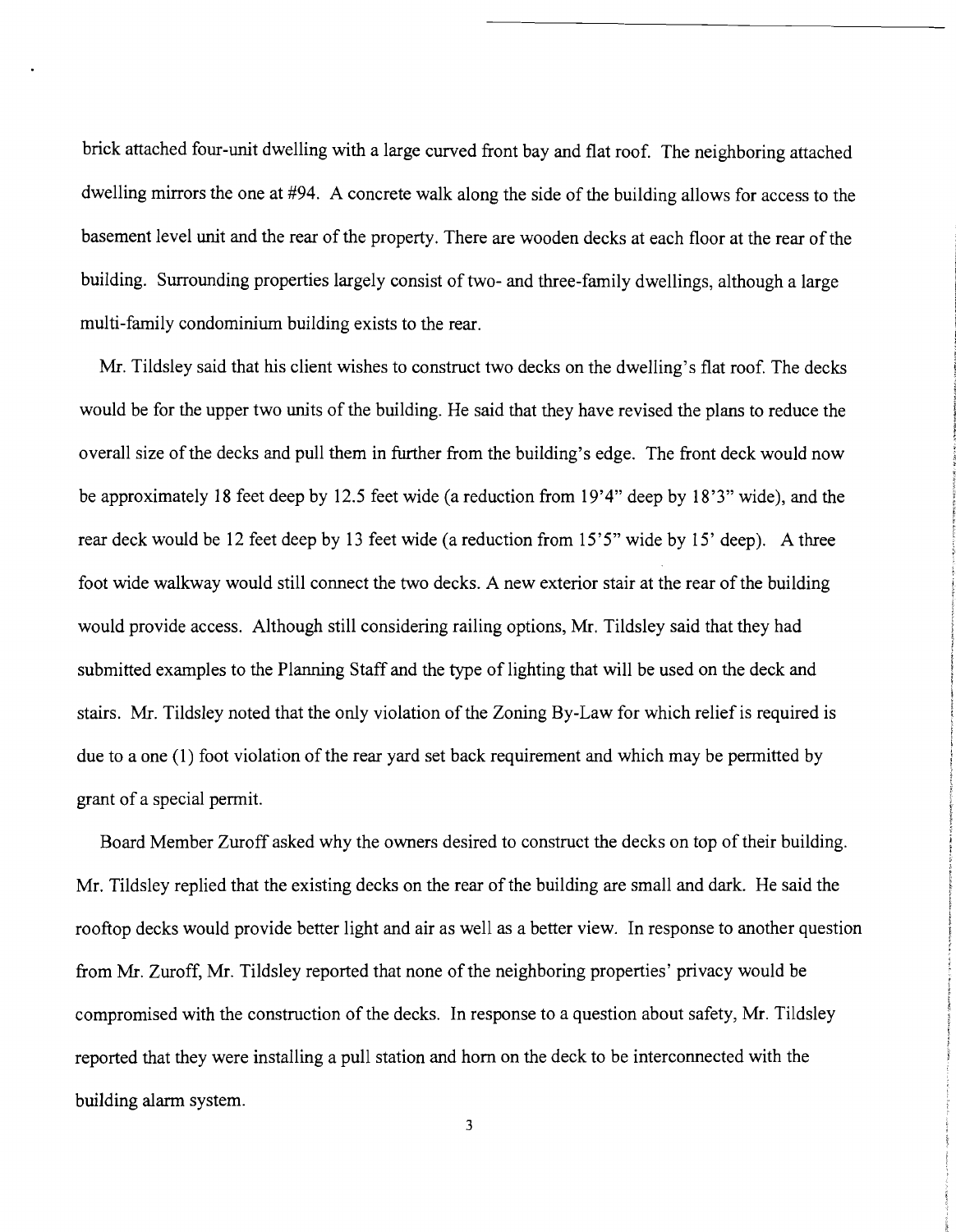Chairman Geller asked whether anyone in attendance wished to speak in favor of or against the

proposal. No one rose to speak.

Courtney Synowiec, planner, provided the findings of the Planning Board.

## **Section 5.60** - Side Yard Setback **Section 5.70 – Rear Yard Setback**

| <b>Dimensional Requirements</b> | Required | Proposed | <b>Relief</b>   |
|---------------------------------|----------|----------|-----------------|
| Side Yard Setback (deck)        | 8 feet   | 8 feet   | Complies        |
| <b>Rear Yard Setback (deck)</b> | 15 feet  | 14 feet  | Special Permit* |

\* Under **Section 5.43,** the Board of Appeals may waive yard and setback requirements if a counterbalancing amenity is provided.

#### **Section 8.02.2 – Alteration or Extension**

A special permit is required to alter a pre-existing non-conforming structure. This structure is nonconforming with respect to front, side and rear yard setback.

Ms. Synowiec reported that the Planning Board was not opposed to the proposed roof decks; the dwelling's roof is so high above its neighbors that the Board does not expect there will be significant impacts from the decks on abutting properties. Additionally, in response to comments from the Board, the applicant has reduced the overall size of the decks and pulled them in from the building's front and side edges, limiting their visibility. She said that the applicant is considering modest lighting for the decks and stairs that should not result in minimal illumination impacts on neighbors; however, final design details regarding the decks' railings and lighting should be submitted for staff review prior to receiving a building permit. Also, should the applicant at a later date wish to cover the roof decks or build a roof-top storage shed, the applicant should return to the Planning Board and the Board of Appeals to determine whether additional zoning relief is needed and to allow for review of the new features. Therefore, the Planning Board recommends approval of the submitted plans, dated 8/25/2011 and 8/26/2011, subject to the following conditions: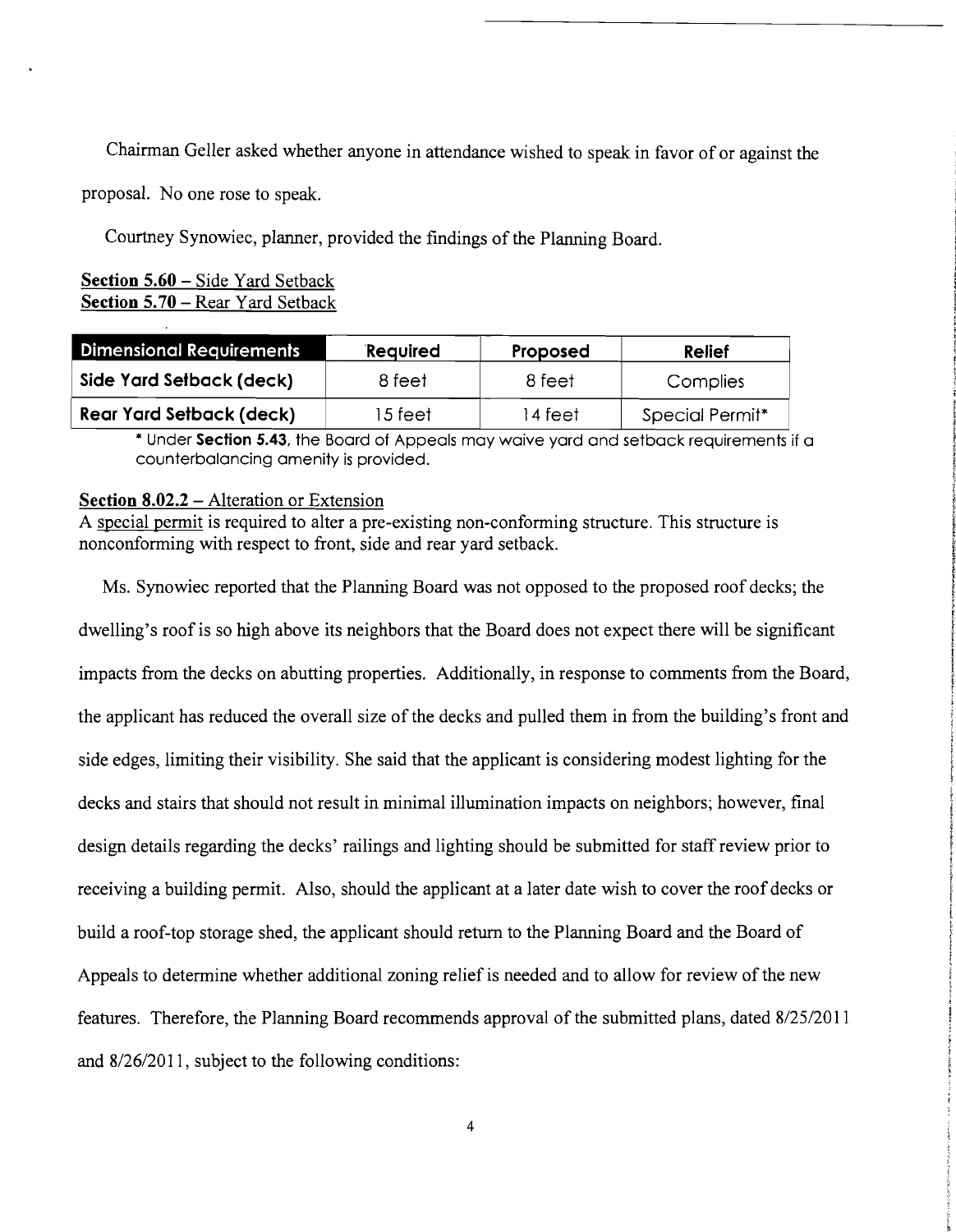- 1. Prior to the issuance of a building permit, final plans and elevations indicating all relevant dimensions and materials for the decks, stairs and railing shall be submitted and shall be subject to the review and approval of the Assistant Director of Regulatory Planning.
- 2. Prior to issuance of a building permit, final details regarding the appearance and location of the proposed lighting shall be submitted and shall be subject to the review and approval of the Assistant Director of Regulatory Planning.
- 3. No portion of the decks shall be covered, with decorative roofing or otherwise, nor shall any storage structure be constructed on the roof, prior to seeking relief from the Board of Appeals.
- 4. Prior to the issuance of a building permit, the applicant shall submit to the Building Commissioner for review and approval for conformance to the Board of Appeals decision: 1) a final site plan stamped and signed by a registered engineer or land surveyor; 2) final building elevations stamped and signed by a registered engineer or architect; and 3) evidence that the Board of Appeals decision has been recorded at the Registry of Deeds.

The Chairman then called upon Michael Shepard, Building Commissioner, for the report from the Building Department. Mr. Shepard reported that the Building Department is often not supportive of rooftop decks. He said that in this instance, where condominiums were involved, the likelihood of loud parties, boisterous behavior or the presence of grilling equipment is greatly reduced. He noted that the petitioner had the right to use the deck in his condominium documents and they have been very cooperative in scaling down the size to be more in line with required setbacks. He said that his office will review the submitted construction documents to assure compliance with the State Building Code. Mr. Shepard said that the Building Department was supportive of the proposal as well as the requested relief.

During deliberations, the Board detennined that the amount of relief required was minimal and agreed to grant the requested relief.

The Board, having deliberated on this matter and having considered the foregoing testimony, concluded that it was desirable to grant special permit relief from **Section 5.43 and 8.02.2** of the Town of Brookline Zoning By-Law. and the Board also made the following specific findings pursuant to **Section 9.05** of the Zoning By-Law: